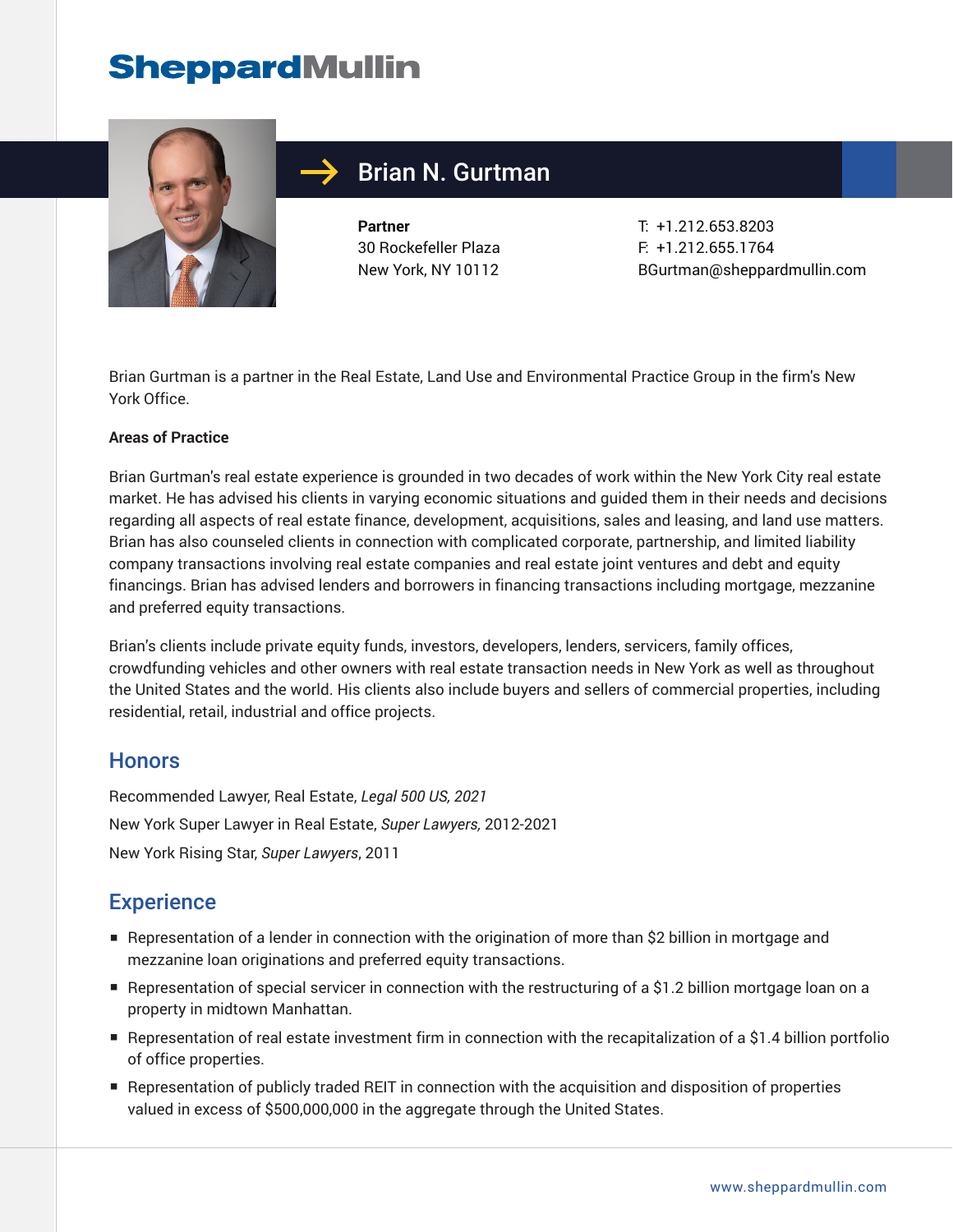## **SheppardMullin**

- Representation of private equity fund in connection with the acquisition and financing of multifamily properties in New York and throughout the country.
- Representation of ownership in connection with the recapitalization of an office building in San Francisco, California.
- Representation of a family office in connection with the acquisition and financing of hotel properties in Nashville, Tennessee and Chicago, Illinois.
- Representation of national real estate investment fund in connection with the acquisition of a 265-unit class A apartment building on Manhattan's Upper West Side.
- Representation of a crowdfunding platform in connection with the investment in real estate projects nationwide.
- Representation of national real estate investment manager in connection with the negotiation of joint ventures, acquisitions and financings of properties valued in excess of \$350,000,000 in the aggregate throughout the United States.
- Representation of ownership in connection with the refinancing and recapitalization of retail property on the Las Vegas Strip.
- Representation of private equity investors in connection with the restructuring of outstanding REIT interests and repayment of debt.
- Representation of one of the world's largest real estate investment managers in connection with the financing, development and leasing of residential and retail property in Manhattan.
- Representation of the world's largest physical retailer in the acquisition, permitting and development of numerous new stores and expansions throughout the New England region.
- Representation of one of the world's largest global asset management firms in connection with its leasing of over 200,000 square feet of office space in Manhattan.
- Representation of the developer of a planned five million square foot mixed use development in Massachusetts.
- Representation of hedge funds, investment advisors and other companies in connection with the leasing of space in Manhattan and throughout the United States.
- Representation of international staffing company in connection with its leases at over 50 global locations
- Representation of an international marketing firm in connection with a build-to-suit lease for construction of an 50,000+ square foot office building in Colorado.

#### Articles

■ Sheppard Mullin Lures Seven-Attorney Real Estate Group from Venable *Globe St.*, 10.29.2018

#### Media Mentions

7 Real Estate Lawyers Decamp Venable For Sheppard Mullin *Law360*, 10.30.2018